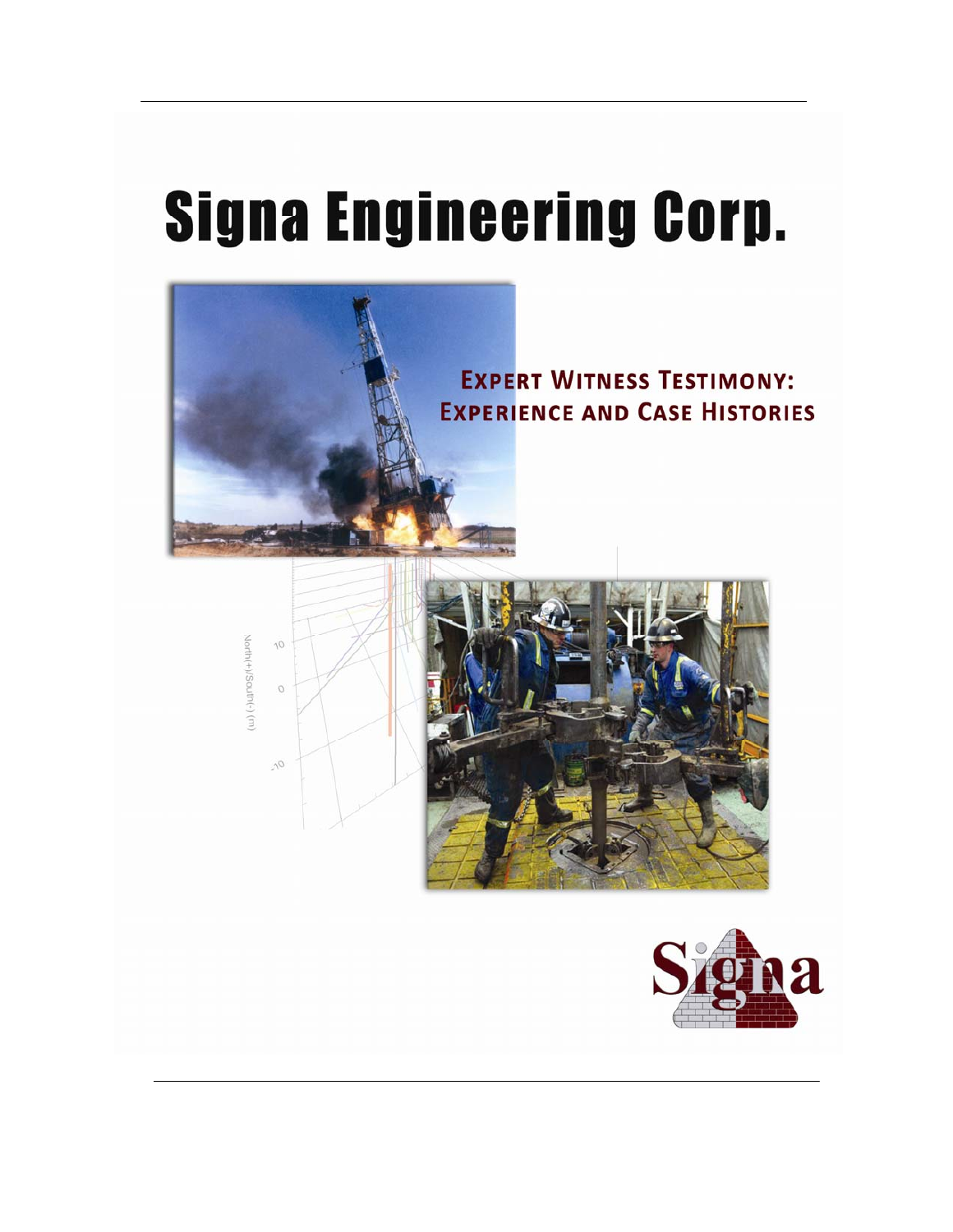

### **Expert Witness Testimony: Experience and Case Histories**

Signa Engineering Corp.

| <b>I.) INTRODUCTION</b>                   | $\overline{2}$ |
|-------------------------------------------|----------------|
| <b>II.) SELECTED CASE HISTORIES</b>       | 3              |
| <b>PATENT INFRINGEMENT</b>                | 3              |
| <b>PERSONAL INJURY</b>                    | 3              |
| <b>PROPERTY DAMAGE</b>                    | 3              |
| <b>HEALTH, SAFETY &amp; ENVIRONMENTAL</b> | 4              |
| <b>III.) CLIENT LIST</b>                  | 5              |
| IV.) BIOGRAPHICAL DATA                    | 6              |
| <b>CHARLES R. "RICK" STONE, P.E.</b>      | 7              |
| <b>GEORGE H. MEDLEY, P.E.</b>             | 8              |
| DENNIS D. MOORE, P.E.                     | 9              |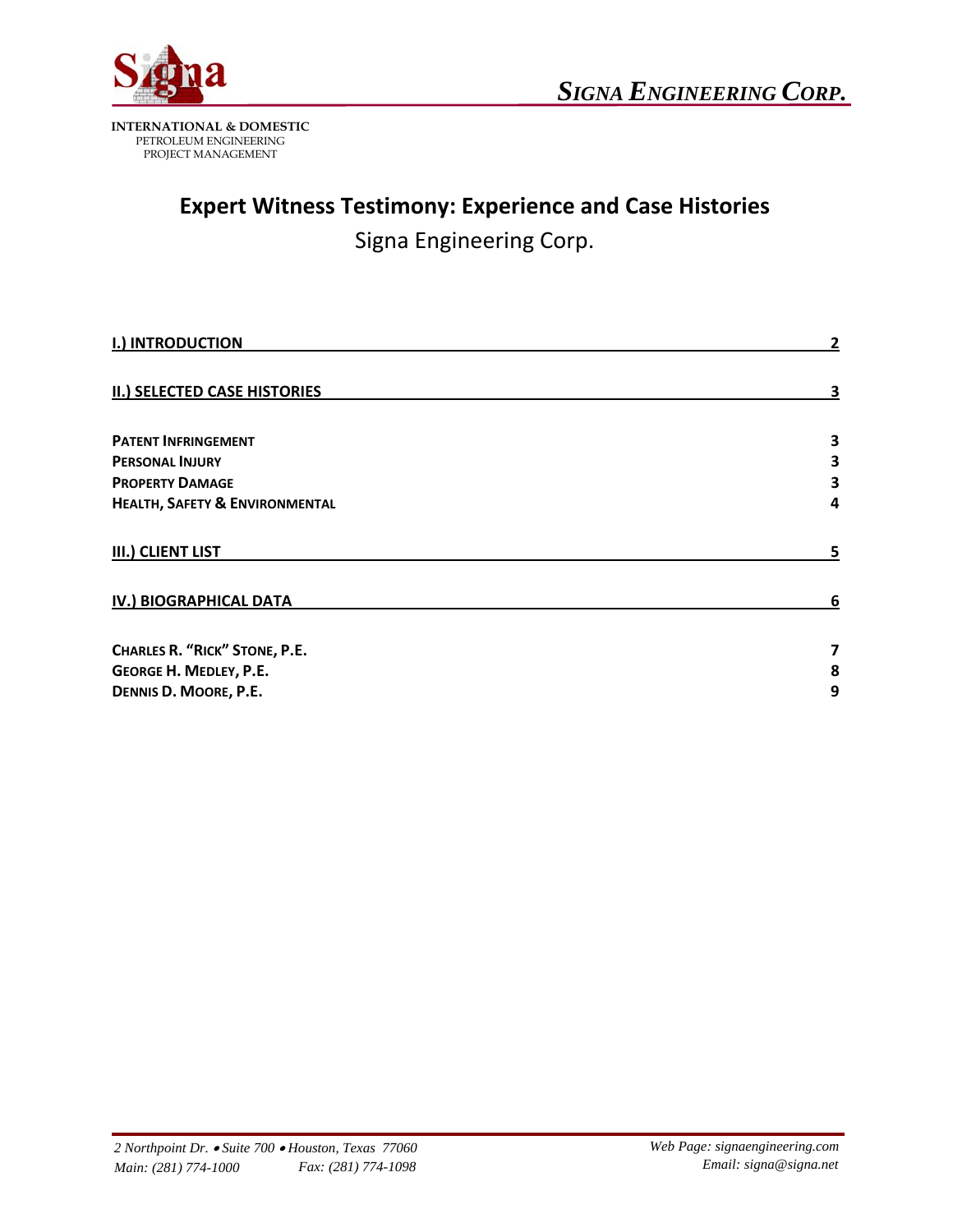

#### **I.) INTRODUCTION**

Since 1995, the team at Signa Engineering Corp. has provided expert witness testimony and litigation support for dozens of legal cases pertaining to incidents within the oil and gas industry.

Signa's engineering staff routinely analyzes critical well designs to identify and mitigate potentially hazardous drilling factors, such as high temperature, high-pressured formations, sour gasses, hostile environments and dangers due to remote locations. This analytical experience allows them to evaluate catastrophic failures to determine what went wrong, why it happened, and who (or what) is at fault.

Signa has provided expert witness services, high‐level computer graphics and other demonstrative evidence across the region for cases involving the most problematic of oilfield concepts, including:

- Accident Investigations
- Injury and Equipment Damage Liability
- Blowout Preventer Mishaps
- Bottom Hole Assembly failures
- Casing Crew Accidents
- Patent Design Disputes
- Environmental Liability
- Breach of Contract
- Oil Lease Property Rules
- Intellectual Property Theft



Signa engineers have experience in all aspects of upstream oil and gas procedures, including Managed Pressure Drilling (MPD), Horizontal Drilling, UnderBalanced Drilling (UBD), Rig Safety, Plugging and Abandonment, Reservoir Analysis, Production Engineering, Drilling Engineering and Operations, Environmental Engineering and Site Assessment, Economic Analysis and more.

Our litigation support history includes:

- Computer Animation and Document Imaging
- Designing Charts, Graphs & Timelines
- 2D and 3D Technical Illustrations
- Video / Photography
- Courtroom Graphic Assistance
- Unique Courtroom Presentation Methods
- Accident Recreation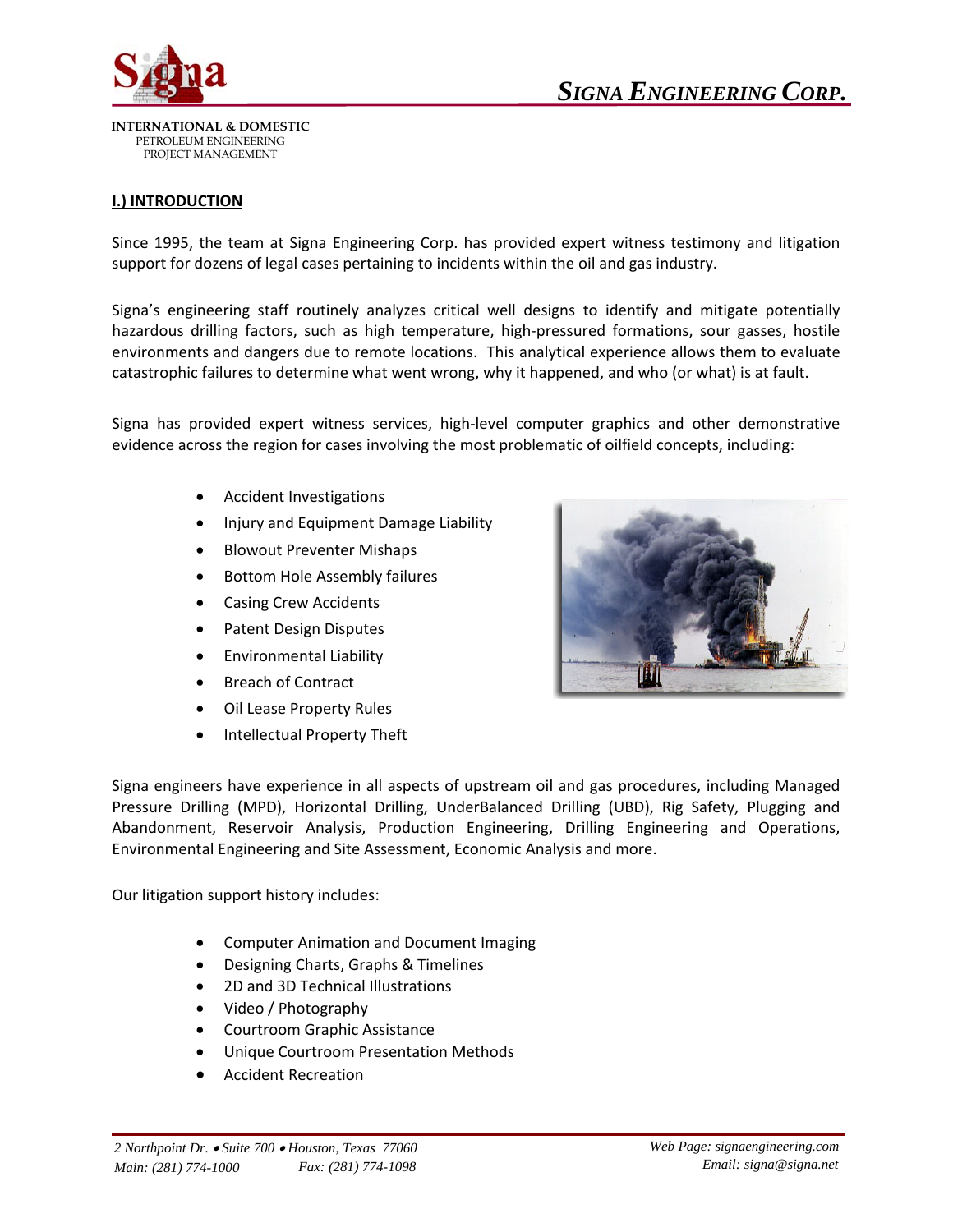

#### **II.) SELECTED CASE HISTORIES**

#### **Patent Infringement**

- Signa reviewed the case of dispute over who was the true inventor of a drilling process after a patent was issued for that technique.
- Signa reviewed extensive information on two companies' multilateral drilling processes to determine if the patent had been infringed upon. The engineering staff did extensive multilateral application studies and worked with an economist on economic projections (10‐year span) to determine how significant a monetary setback the patent holder would have suffered.
- Signa engineers were asked to answer technical questions in a patent case involving the alleged use of numerous patented well-treatment services by another company. The engineering team had to analyze well treatment service records to determine if the patent had been infringed upon.
- Signa engineers were asked to utilize their special expertise and knowledge in the subject matter of rotating blowout preventer equipment in a patent infringement case.

#### **Personal Injury**

- Signa investigated a case in which a failure in a BOP stack element occurred during UnderBalanced Drilling. This resulted in a blowout, causing extensive property damage and injuries to the crew.
- Signa investigated a well blowout that occurred while workers were trying to come out of a hole to make a bit change, when the well kicked. Workers tried to put the Kelly back on but were unsuccessful. When the well kicked, well was blowing sand, rocks and gas up through the crown and eventually ignited. A BOP installed on the well was not shut in. Plaintiff claimed foot injuries.
- Signa reviewed the case of a roughneck (drilling rig worker) injured while changing the rubber element on a rotating blowout preventer.
- Signa investigated a case regarding an occurrence of casing falling out of position during makeup, which injured a member of the casing crew. The drill rig derrick was allegedly not centered over the hole, making the handling of casing hazardous.

#### **Property Damage**

- Signa engineers were asked to utilize their experience in oilfield drilling and knowledge of wellsite equipment to testify what had caused a blowout and subsequent destruction of an oil well. Testimony involved clarifying drilling fluids, drillstring depth, describing downhole equipment and elaborating on alleged destructive elements that caused the fire.
- Signa engineers were asked to review a well in Webb County,Texas, for possible product liability in regards to a 10,000 psi Shaffer blowout preventer that two pipe rams had reportedly failed in while trying to control a flowing oil & gas well.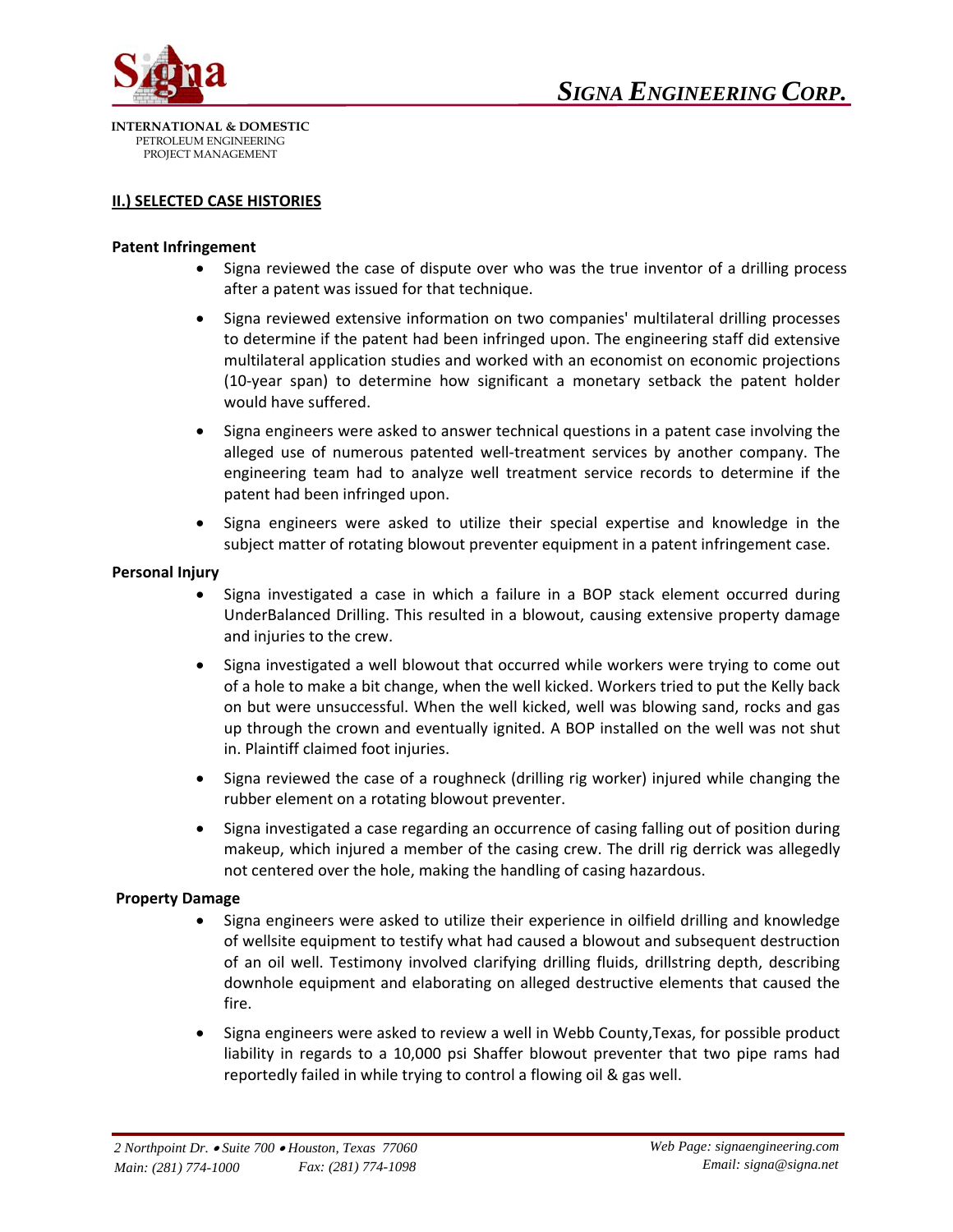

- Signa investigated a case in which an oil and gas operator had initiated turnkey drilling of a well. During the operation, a section of the bottom hole assembly (drilling jars) failed, allegedly causing a loss of money (profit) for the turnkey contractor.
- Signa graphic designers illustrated a case involving an accident at a wellsite by producing graphic illustrations needed for a basic education and introduction of the pertinent equipment and terms in the case.

#### **Health, Safety & Environmental**

- Signa investigated a groundwater and soil contamination case on a site where oil & gas operations were located. Signa's engineers and litigation staff combined knowledge of petroleum engineering, geology, environmental science and geo‐hydrology to resolve the case.
- Signa investigated a case regarding a defendant's right to dump waste material in specified area.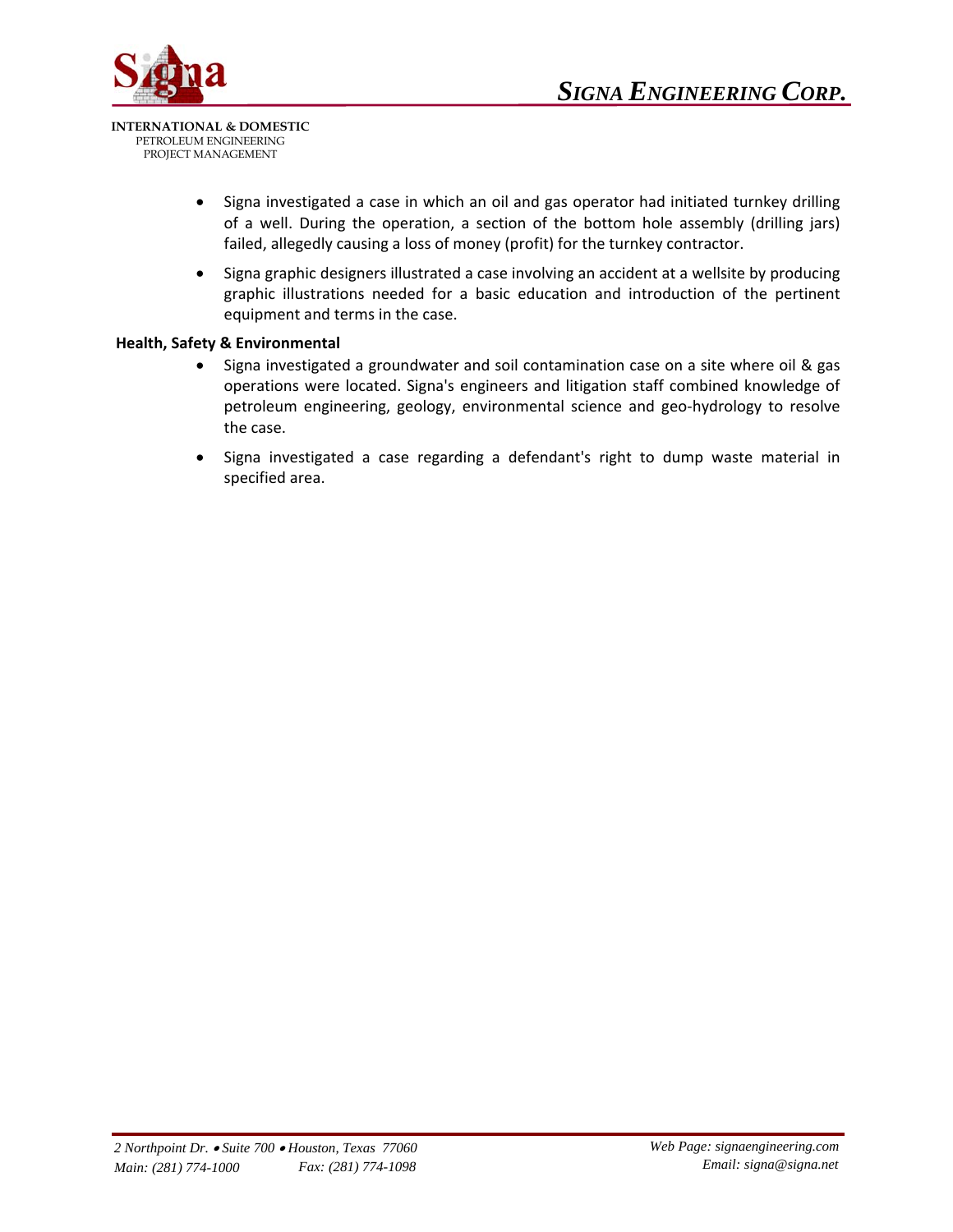

**INTERNATIONAL & DOMESTIC**  PETROLEUM ENGINEERING PROJECT MANAGEMENT

#### **III.) CLIENT LIST**

| <b>Adams and Reese LLP</b>              | Fleming, Hovenkamp & Grayson           |
|-----------------------------------------|----------------------------------------|
| <b>Atlas Tubular</b>                    | <b>Guste, Barnett &amp; Shusan</b>     |
| AIG Claim Services, Inc.                | <b>Marathon Oil</b>                    |
| <b>Alpine Oil Services</b>              | <b>McGlinchey Stafford</b>             |
| <b>Baker &amp; Hostetler LLP</b>        | Meyer, Orlando & Evans, P.C.           |
| Bayko, Gibson, Carnegie & Hagan LLP     | Royston, Razor, Vickery & Williams LLP |
| <b>Boswell &amp; Hallmark</b>           | <b>Rush Johnson Associates</b>         |
| Carr & Storm, L.L.P.                    | <b>Schopf &amp; Weiss</b>              |
| <b>Cokinos, Bosien &amp; Young</b>      | <b>Small, Craig &amp; Werkenthin</b>   |
| <b>Culbreth &amp; Munn</b>              | Steinburg, Carwile & Herzik            |
| <b>Crutsinger &amp; Booth</b>           | <b>Stevenson &amp; Ammons, LLC</b>     |
| DiCecco, Fant & Burman, L.L.P.          | <b>Thelen Reid &amp; Priest LLP</b>    |
| Fibich & Garth, P.C.                    | Tom L. Pettiette                       |
| <b>Fitzgerald, Gartner &amp; Follis</b> | Vinson & Elkins, LLP                   |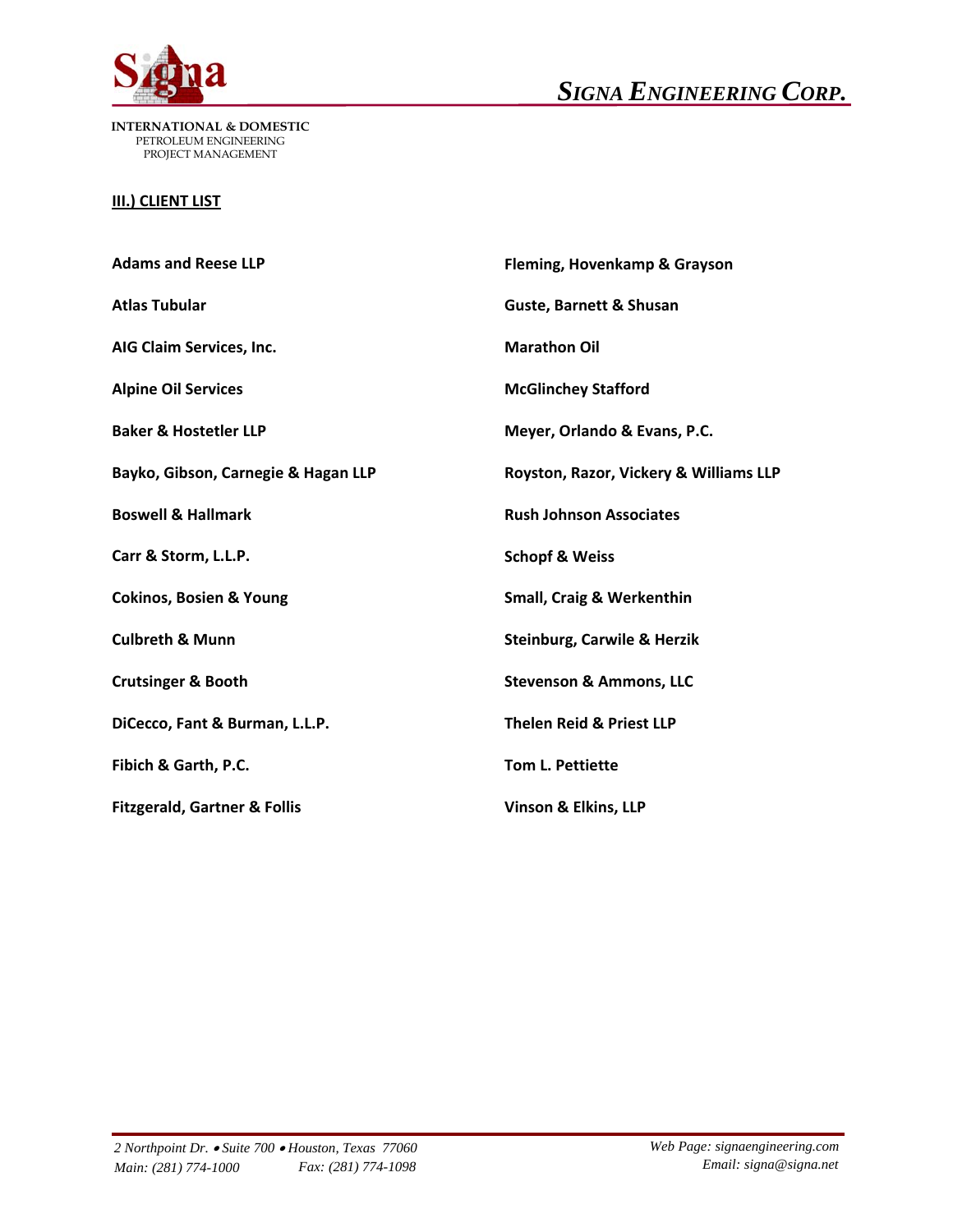

**INTERNATIONAL & DOMESTIC**  PETROLEUM ENGINEERING PROJECT MANAGEMENT

#### **IV.) BIOGRAPHICAL DATA**

*Charles R. "Rick" Stone, P.E. George H. Medley, P.E. Dennis D. Moore, P.E.*

*Please see following pages for bios.*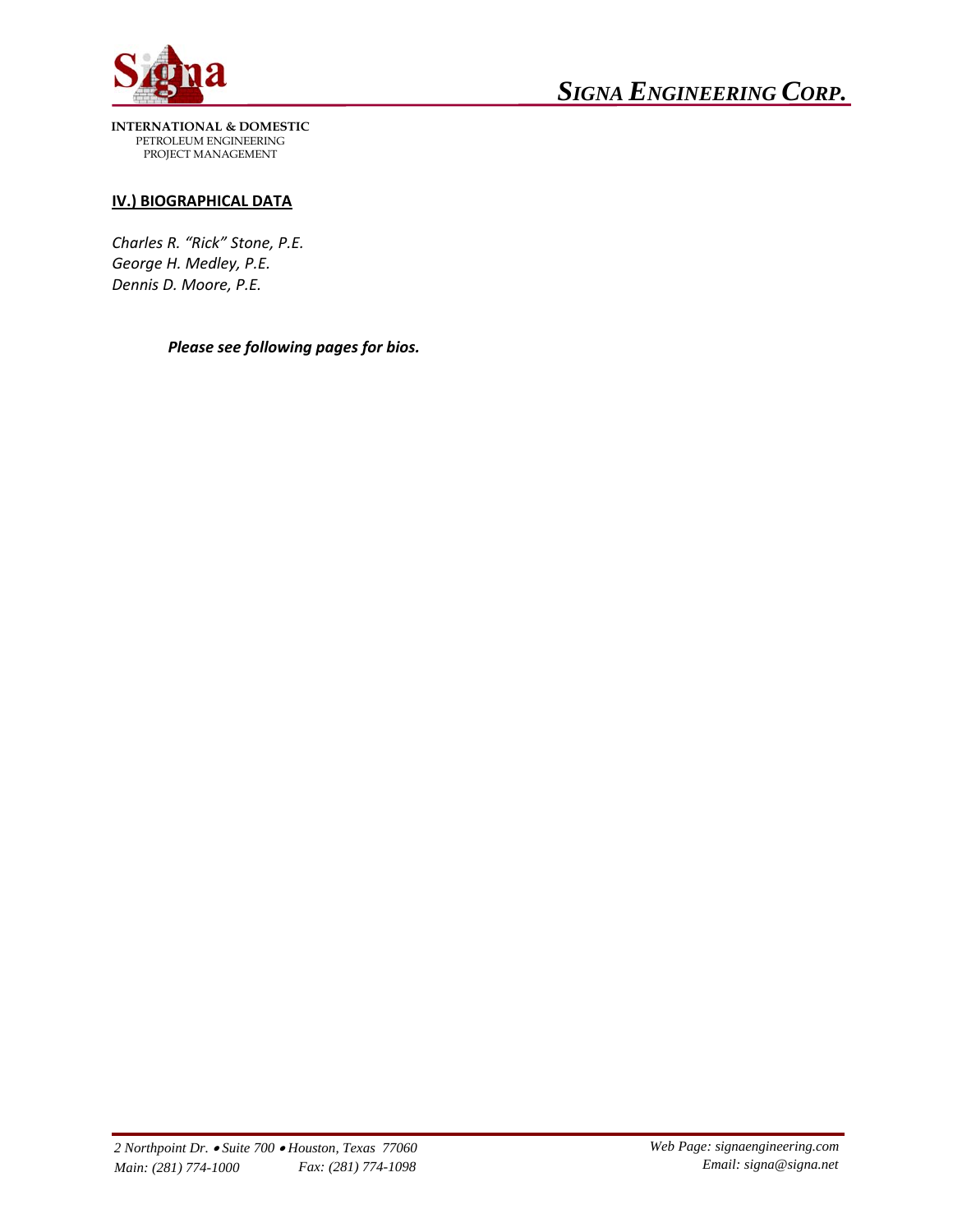

**INTERNATIONAL & DOMESTIC** PETROLEUM ENGINEERING PROJECT MANAGEMENT **FIELD OPERATIONS** 

# **CHARLES R. "RICK" STONE, P.E.**

**CHAIRMAN / CEO**

**BIOGRAPHICAL DATA**

#### **SUMMARY**

#### *Thirty‐plus years experience in Oil and Gas Operations Domestic & International / Onshore & Offshore*

Recognized pioneer in Managed Pressure Drilling, horizontal, UnderBalanced Drilling, and the application of project management techniques to unconventional drilling. Presented with the *SPE Drilling Engineer of the Year Award for 2003*, the Society of Petroleum Engineers' most prestigious drilling honor.

#### **EXPERIENCE**

| • Chairman / CEO           | Signa Engineering Corp.        | 1992 – Present |
|----------------------------|--------------------------------|----------------|
| • President & Partner      | <b>PetraTex Resources</b>      | 1990 - 1992    |
| • Senior Drilling Engineer | <b>Oryx Energy Company</b>     | $1988 - 1990$  |
| • Drilling Engineer        | Sun Exploration and Production | 1984 - 1988    |
| • Production Engineer      | Sun Exploration and Production | 1981 - 1984    |
| • Mechanical Engineer      | Sun Exploration and Production | $1979 - 1981$  |

#### **PROFESSIONAL LICENSE & EDUCATION**

- Registered Professional Engineer ‐ Texas No. 62319
- B.S., Mechanical Engineering, Texas A&M University, College Station, Texas ‐ 1979

#### **PROFESSIONAL MEMBERSHIPS**

- Member, Society of Petroleum Engineers
- Member, IADC and UB Advisor–IADC Wellcap Committee, Chairman IADC MPD Subcommittee
- Member/Speaker, AADE–Houston/Dallas
- Well Control Committee Member, Drilling Engineering Association
- Charter Member, Horizontal Drilling Engineers Association

#### **SELECTED PUBLICATIONS & PRESENTATIONS**

- Co‐author, *Blending technologies: MPD, casing drilling can eliminate intermediate casing string,* Drilling Contractor, pp. 55‐57, May/June 2006.
- Co‐author, *The benefits of light annular mudcap drilling in naturally fractured formations,* Offshore, pp. 30‐ 33, July 2004.
- Co‐author, *Closed Hole Circulation Drilling: Case Study of Drilling a High‐Pressure Fractured Reservoir – Tengiz Field, Tengiz, Republic of Kazakhstan*, SPE #79850, presented at the 2003 SPE/IADC Drilling Conference, Amsterdam, Netherlands, February 19‐21.
- *Blowout Preventer Testing for Underbalanced Drilling*, presented at the 1997 SPE Permian Basin Horizontal Conference, Midland, Texas.
- *New Applications for Underbalanced Drilling Equipment*, SPE #37679, presented at the 1997 SPE Conference, Amsterdam, The Netherlands.
- *Potential for Horizontal Drilling in the Illinois Basin*, Presented at 1996 IOGA Conference, Evanston, Indiana.
- SPE Distinguished Lecturer, *Horizontal Underbalanced Drilling*, 1993‐1994.
- *History and Development of Underbalanced Drilling in the USA*, presented at the 1988 World Oil/Gulf Publishing Sponsored Forum, San Antonio, Texas.



*2 Northpoint Dr.*• *Suite 700* • *Houston, Texas 77060* • *Main:(281) 774-1000* • *Fax:(281) 774-1098* • *Email:signa@signa.net* • *www.signaengineering.com*